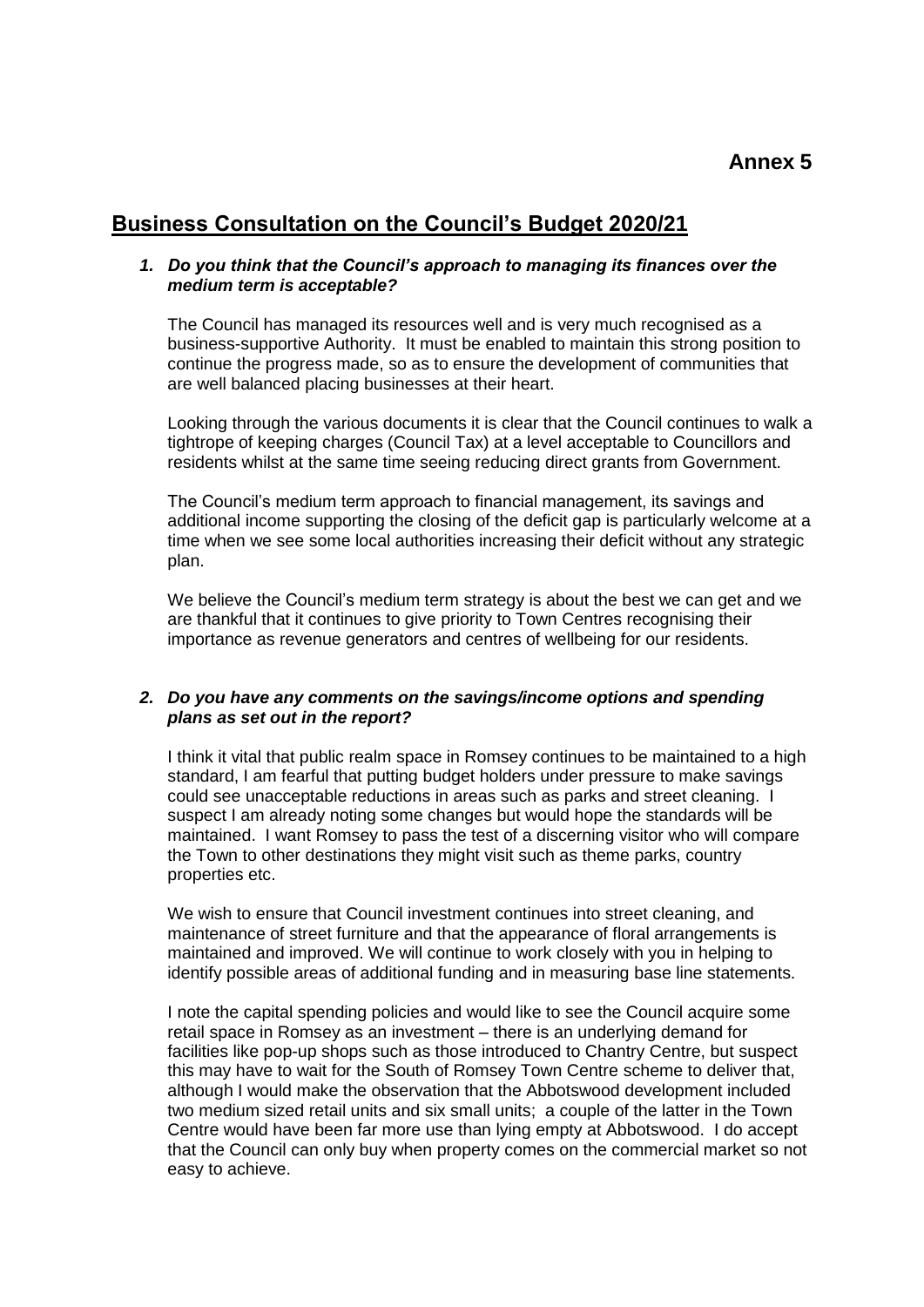Andover businesses are delighted with the Council's proactive stance and the recent acquisition of The Chantry Centre which will hopefully ensure that the future of the centre is key to the vitality of the town centre. We applaud your initiatives and shortterm success in reducing the number of empty units in the centre and the introduction of a pop-up shop scheme. The strength of Andover's growing independents in the town should be recognised and initiatives to further increase the number of Indies that wish to trade here will require careful management and close partnership working with the Council.

According to the Federation of Small Businesses (FSB) Quarterly Survey, small businesses are pessimistic about the future. There is a lot of uncertainty over Brexit and policies of the new government. In particular retailers face particular challenges as their sector changes, so the FSB welcomed the Council's purchase of the Chantry Centre and hope to see the centre managed for the interests of the tenants and customers alike.

We welcome the focus on the Town Centres as small businesses in these locations are particularly challenged whether they are retailers or just located in a declining environment.

We welcome the recent introduction of contactless parking facilities which again, the businesses have welcomed and we hope that we can work with you on other car parking initiatives aimed at increasing footfall and dwell time.

In terms of your budget commitment, we wholeheartedly support efficiency whilst ensuring the vision which has been agreed for Test Valley is achieved. It is particularly beneficial for businesses to see that work is imminent on the first phase of the town centre redevelopment and the Pocket Park/Town Mills Riverside project. This will help to bring enthusiasm, confidence and a sense that investment has already started in the town centre. The refurbishment of the Chantry Centre toilet facilities has also been welcomed.

## *3. Do you think that the Council could do more to help the business community, and if so, what should it be doing?*

In recent years TVBC has demonstrated through its work great commitment to developing partnerships with the business community despite ever-growing funding challenges. There is however a clear need to provide greater levels of relevant, accessible and affordable business support.

The growth in business units across the area has been healthy but has not provided an equivalent growth in productive employment. The blend of town and rural business communities provides particular challenges in supporting modern communications technologies and logistical ease. Andover however is among the larger towns in the EM3 LEP area with some good employment and quality commercial floor space. Although a recognised manufacturing cluster, being to the west of the stronger economic clusters, it could benefit from investment, support, and recognition to achieve higher value/higher productivity jobs mix, cutting edge specialist employment and enhanced modern infrastructure. This is exacerbated by some skills shortages in key sectors and lower proportion of residents in Andover with NVQ4+ level qualifications.